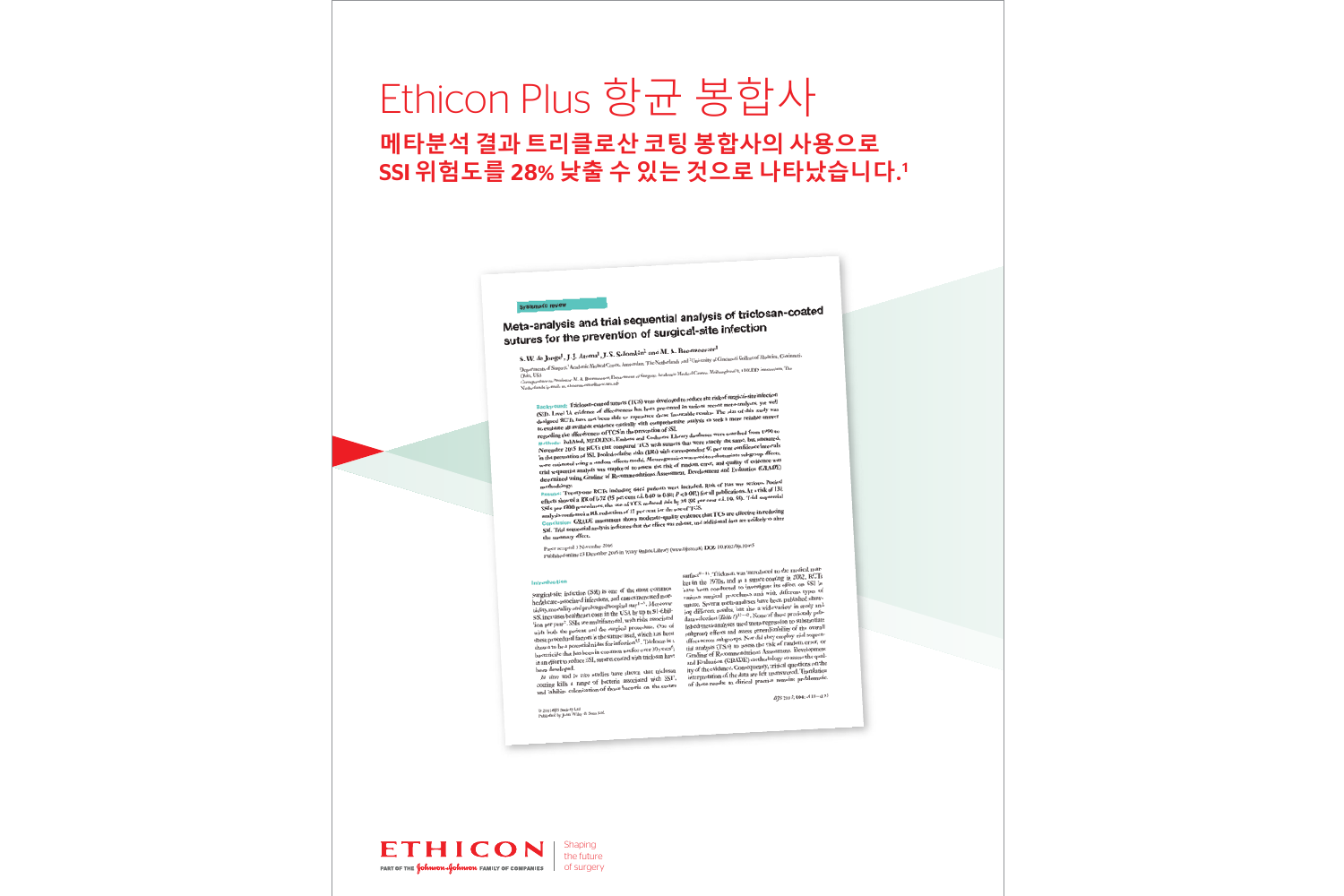

이 메타분석에 사용할 높은 수준의 모든 근거 자료를 확보하기 위해 PubMed, MEDLINE, Embase 및 Cochrane Library 데이터베이스(1990년 1월 ~ 2015년 11월)를 활용한 체계적 문헌 검색을 진행하였습니다.

### DE JONGE 프리즈마 다이어그램



# 결론

• GRADE\* 평가를 통해 6,462명의 환자가 포함된 21건의 시험에서 트리클로산 코팅 봉합사가 SSI 감소에 효과적이라는 중간 수준의 근거를 확인했습니다.

\*GRADE=Grading of Recommendations Assessment, Development and Evaluation (권고, 사정, 개발 및 평가의 등급화), 근거 수준 등급화 용도로 전 세계적으로 가장 광범위하게 채택된 도구

# de Jonge **메타분석 포레스트 플롯**

\*청결 창상: SSI 위험도 29% 감소(95% CI(11, 43%), *P*=0.003), 비청결 창상: SSI 위험도 26% 감소(95% CI(7, 42%), *P*=0.01)

TCS 효과 지지 NCS 효과 지지

# 결과<sup>1</sup>

# • 메타분석 결과 비코팅 봉합사(NCS) 대조군에 비해 트리클로산 코팅 봉합사(TCS) 사용 그룹에서 상대적 SSI 위험도가 28**% 감소한 것으로 나타났습니다**(95% CI(14, 40%), *P<*0.001).

- 
- 순차시험분석에서 본 메타분석 결과의 강건성이 높은 수준이며 **추가 데이터로 이 결과가 바뀔 가능성은 낮은 것으로 확인되었습니다**. • 메타회귀 분석에서 SSI 위험도 감소에 대한 TCS**의 효과**는 CDC **창상 분류**\* **또는 봉합사 유형별로 큰 차이가 없는 것으로 나타났습니다**.

# <mark>고수준 동료평가 전체 텍스트 공개 문헌</mark><br>Diener et al.<sup>17</sup> Thimour-Bergström et al.<sup>39</sup> Turtiainen et al.<sup>34</sup> 기타 동료평가 전체 텍스트 공개 문헌 Baracs et al. Galal and El-Hindawy Justinger et al. Mattavelli et al. Mingmalairak et al. Nakamura et al. Rozzelle et al.

# <mark>발표 논문 초록</mark><br>Arslan et al. Khachatryan et al. Yam and Orlina<br>소계

| <b>SSI</b>                                            |            |            |                   |                                              |
|-------------------------------------------------------|------------|------------|-------------------|----------------------------------------------|
| 문헌                                                    | <b>TCS</b> | <b>NCS</b> | 상대 위험             | 상대 위험                                        |
| 고수준 동료평가 전체 텍스트 공개 문헌                                 |            |            |                   |                                              |
| Diener et al. <sup>17</sup>                           | 87/587     | 96/598     | 0.92(0.71, 1.21)  |                                              |
| Thimour-Bergström et al. <sup>39</sup>                | 23/184     | 38/190     | 0.63(0.39, 1.01)  |                                              |
| Turtiainen et al. <sup>34</sup>                       | 31/139     | 30/137     | 1.02(0.65, 1.59)  |                                              |
| 소계                                                    | 141/910    | 164/925    | 0.87(0.68, 1.11)  |                                              |
| 기타 동료평가 전체 텍스트 공개 문헌                                  |            |            |                   |                                              |
| Baracs et al.                                         | 23/188     | 24/197     | 1.00(0.59, 1.72)  |                                              |
| Chen et al.                                           | 17/112     | 19/129     | 1.03(0.56, 1.88)  |                                              |
| Ford et al.                                           | 3/98       | 0/49       | 3.54(0.19, 67.12) |                                              |
| Galal and El-Hindawy                                  | 17/230     | 33/220     | 0.49(0.28, 0.86)  |                                              |
| Isik et al.                                           | 9/170      | 22/340     | 0.82(0.39, 1.74)  |                                              |
| Justinger et al.                                      | 31/485     | 42/371     | 0.56(0.36, 0.88)  |                                              |
| Mattavelli et al.                                     | 18/140     | 15/141     | 1.21(0.63, 2.30)  |                                              |
| Mingmalairak et al.                                   | 5/50       | 4/50       | 1.25(0.36, 4.38)  |                                              |
| Nakamura et al.                                       | 9/206      | 19/204     | 0.47(0.22, 1.01)  |                                              |
| Rasic et al.                                          | 4/91       | 12/93      | 0.34(0.11, 1.02)  |                                              |
| Rozzelle et al.                                       | 2/46       | 8/38       | 0.21(0.05, 0.92)  | $\bullet$                                    |
| Seim et al.                                           | 16/160     | 17/163     | 0.96(0.50, 1.83)  |                                              |
| Williams et al.                                       | 10/66      | 14/61      | 0.66(0.32, 1.37)  |                                              |
| 소계                                                    | 164/2042   | 229/2056   | 0.73(0.57, 0.93)  |                                              |
| 발표 논문 초록                                              |            |            |                   |                                              |
| Arslan et al.                                         | 8/86       | 18/91      | 0.47(0.22, 1.02)  | $\bullet$                                    |
| Defazio et al.                                        | 4/43       | 4/50       | 1.16(0.31, 4.37)  |                                              |
| Khachatryan et al.                                    | 6/65       | 14/68      | 0.45(0.18, 1.10)  | $\bullet$                                    |
| Singh et al.                                          | 6/50       | 16/50      | 0.38(0.16, 0.88)  |                                              |
| Yam and Orlina                                        | 1/12       | 5/14       | 0.23(0.03, 1.73)  | $\bullet$                                    |
| 소계                                                    | 25/256     | 57/273     | 0.47(0.30, 0.73)  | ٠                                            |
| 총계                                                    | 330/3208   | 450/3254   | 0.72(0.60, 0.86)  | $\bullet$                                    |
| *청결 창상: SSI 위험도 29% 감소(95% CI(11, 43%), P=0.003), 비청결 |            |            |                   | $<$ 1<br>>1<br>1<br>TCC ATLITI<br>MCC ATLITI |